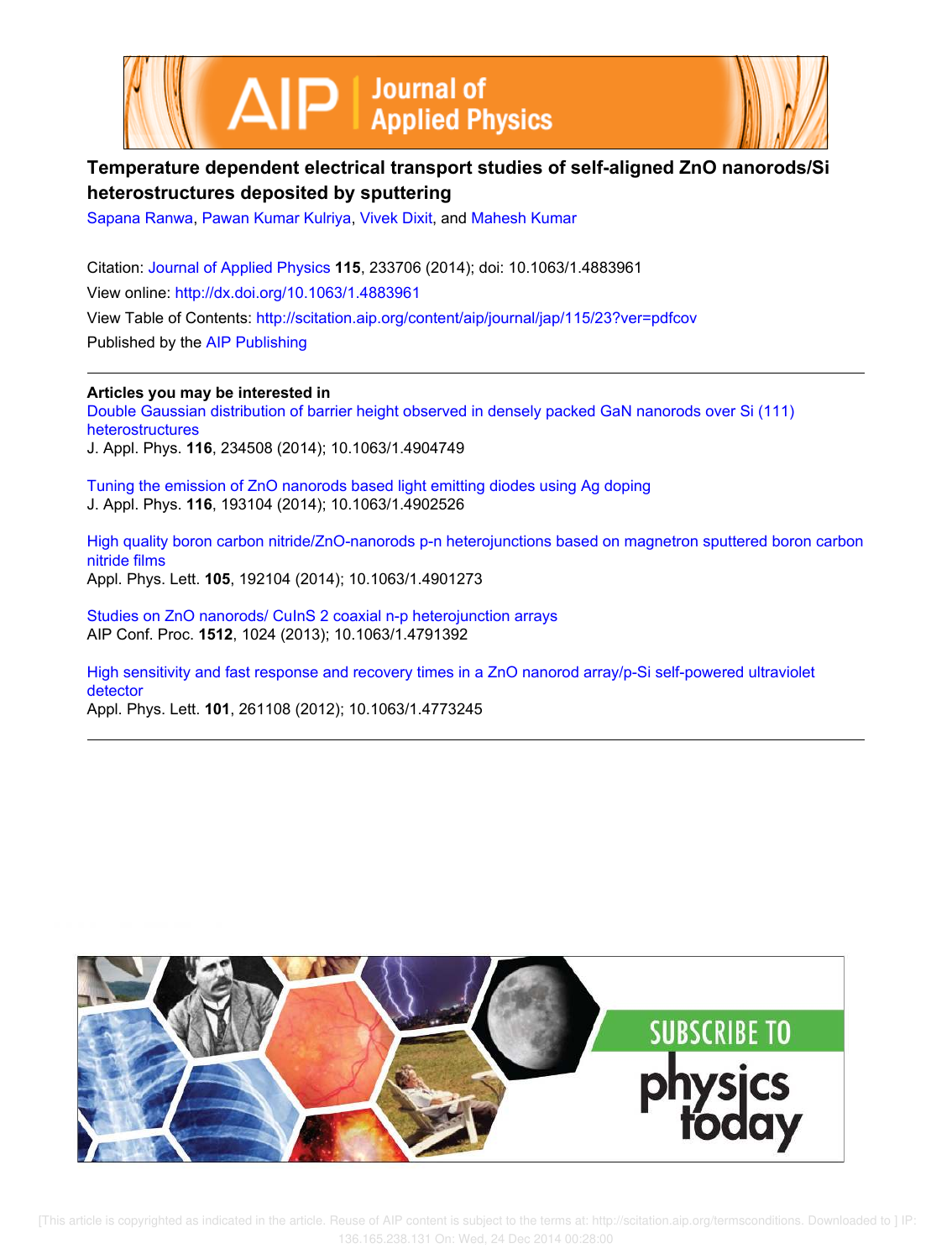

# Temperature dependent electrical transport studies of self-aligned ZnO nanorods/Si heterostructures deposited by sputtering

Sapana Ranwa,<sup>1</sup> Pawan Kumar Kulriya,<sup>2</sup> Vivek Dixit,<sup>1</sup> and Mahesh Kumar<sup>1,a)</sup>  ${}^{1}$ Centre for Information and Communication Technology, Indian Institute of Technology Jodhpur, Jodhpur 342011, India

2 Inter University Accelerator Centre, Aruna Asaf Ali Marg, New Delhi 110067, India

(Received 12 May 2014; accepted 5 June 2014; published online 17 June 2014)

Self-aligned ZnO nanorods (NRs) were grown on n-Si(100) substrate by RF sputtering techniques. The NRs are uniformly grown on 2-inch wafer along [0001] direction. Single-crystalline wurtzite structure of ZnO NRs was confirmed by X-ray diffraction. The average diameter, height, and density of NRs are found 48 nm, 750 nm, and  $1.26 \times 10^{10}$  cm<sup>-2</sup>, respectively. The current-voltages (I-V) characteristics of ZnO NRs/Si heterojunction (HJ) were studied in the temperature range of 120–300 K and it shows a rectifying behavior. Barrier height  $(\phi_R)$  and ideality factor  $(\eta)$  were estimated from thermionic emission model and found to be highly temperature dependent in nature. Richardson constant (A<sup>\*</sup>) was evaluated using Richardson plot of  $ln(I_0/T^2)$  versus q/kT plot by linear fitting in two temperature range  $120-180$  K and  $210-300$  K. Large deviation in Richardson constant from its theoretical value of n-Si indicates the presence of barrier inhomogeneities at HJ. Double Gaussian distribution of barrier height with thermionic equation gives mean barrier heights of  $0.55 \pm 0.01$  eV and  $0.86 \pm 0.02$  eV for two different temperature regions 120–180 K and 210–300 K, respectively. Modified Richardson plot provided two values of Richardson constant for two temperature regions. However, for higher temperature range (210–300 K), the calculated value of Richardson constant  $\sim$  123 A cm<sup>-2</sup> K<sup>-2</sup> was close to the ideal Richardson constant for n-Si. © 2014 AIP Publishing LLC. [http://dx.doi.org/10.1063/1.4883961]

#### I. INTRODUCTION

ZnO with large band-gap  $(\sim 3.3 \text{ eV})$  and large excitation binding energy  $(\sim 60 \,\text{meV})$ , enchant many researchers interest due to its remarkable performance in electronic and photonic devices.<sup>1</sup> In recent years, nanostructure materials have attracted much attention due to their unique electronic, optoelectronic, piezoelectric, and mechanical properties. The performances of such nanodevices are expected to be superior as the quantum confinement of charge carriers in small dimension gives rise to spectacular variation in properties. $2,3$ ZnO nanostructures of various types such as nanowires (NWs), nanotubes (NTs), and nanorods (NRs) have been widely studied due to their unique material properties and used in various applications such as gas sensors,  $4$  UV lasers,  $5$ solar cells,<sup>6</sup> photodetectors, bio-sensors,<sup>7</sup> and light emitted diode.<sup>8</sup> Due to the presence of native defects, zinc interstitial vacancies, ZnO always behaves as n type semiconductor.<sup>9</sup> ZnO NRs or thin film based heterojunction (HJ) were grown upon various substrate such as  $Si$ ,  $10-12$  sapphire,  $13$  and ITO.<sup>14</sup> The junction between two materials plays an important role in semiconductor devices and affecting the performance of the device. Normally, temperature dependent current-voltage  $(I-V-T)$  characteristic is used to explain the conduction mechanism and barrier inhomogeneities at ZnO/Si HJ. Thermionic emission (TE) is always predominating carrier transport mechanism to extract barrier height  $(\phi_B)$  and ideality factor  $(\eta)$  at heterojunction in forward bias

current voltage (I-V) characteristics. However, experimental temperature dependent I-V data for various ZnO based heterostructure shows rectifying behavior in forward bias.<sup>15</sup> At low temperature, majority carriers (electrons) do not get sufficient energy to cross barrier and electrons start tunneling through defects and lower the barrier heights. As temperature increases, electrons gain sufficient energy to overcome higher barrier thus with temperature barrier height increases and ideality factor decreases. $16,17$  The nonlinearity due to barrier inhomogeneities and defects at heterojunction is determined from the activation plot  $ln(I_0/T^2)$  versus  $q/kT$ .<sup>18,19</sup> Gaussian distribution of barrier height with thermionic emission theory is one of the effective method to explain temperature dependence of barrier height. The mean barrier height and Richardson constant calculated using Gaussian distribution to thermionic emission are found to be close to theoretical values.<sup>16</sup> Yilmaz et  $al.^{20}$  analyzed ZnO/n-ZnO NR HJ by using standard TE theory with the assumption of a Gaussian distribution of the barrier heights. In case of n-ZnO NWs/p-Si HJ diode, higher value of Richardson constant is observed due to the presence of barrier inhomogeneity phenomenon. $21$  In the present paper, effect of the temperature on the electrical transport behavior of RF sputtering grown ZnO NRs/Si HJ is studied. The experimental results are explained on the basis of the TE model with Gaussian distributions.

## II. EXPERIMENTAL PROCEDURE

ZnO NRs were deposited on 2-inch-Si wafers by RF magnetron sputtering technique. The n-Si(100) substrates

a)Author to whom correspondence should be addressed. Electronic mail: mkumar@iitj.ac.in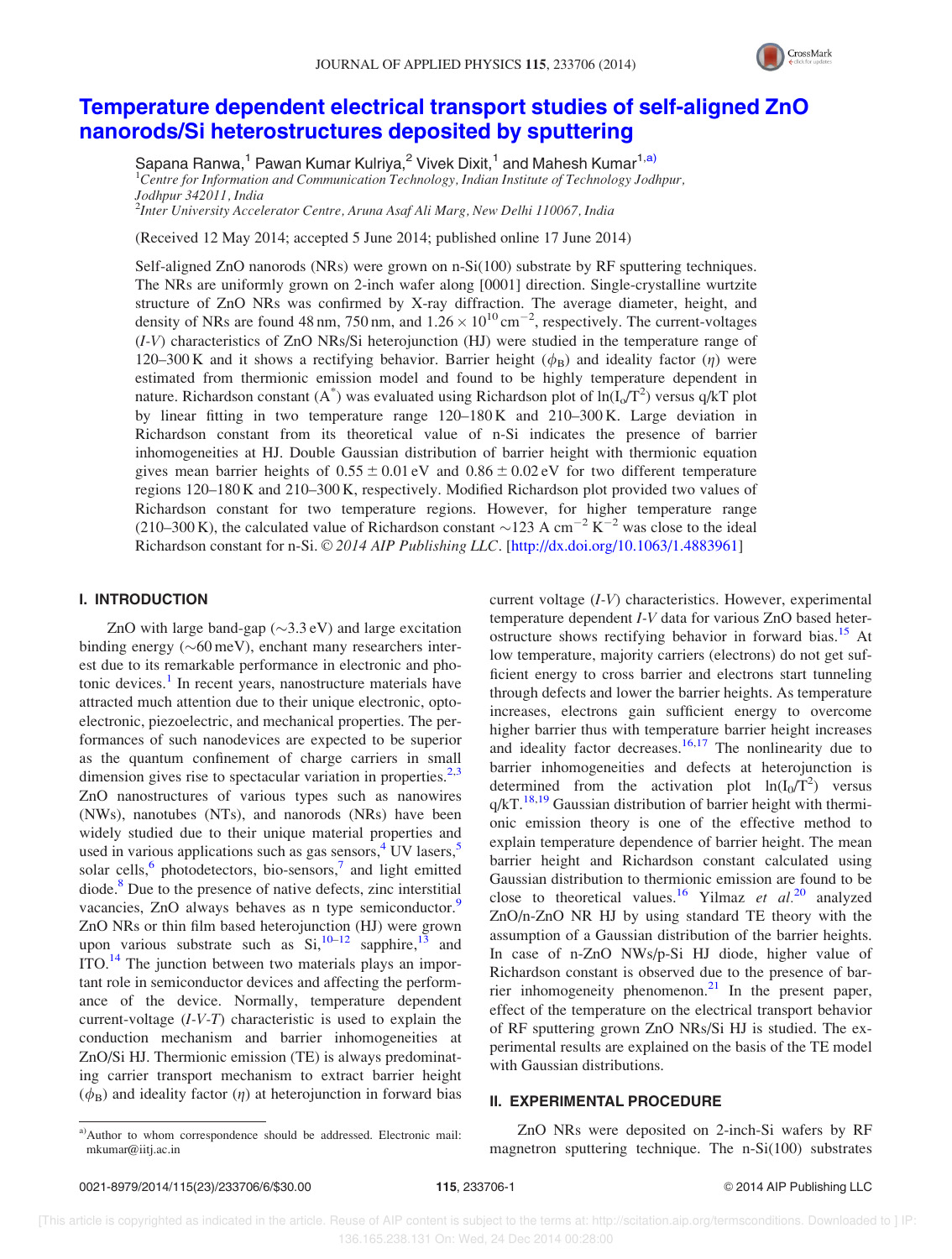

FIG. 1. FESEM images of ZnO NRs (a) top view, (b)  $45^{\circ}$  tilted, and (c) cross-sectional view.

(resistivity  $\sim 0.01 - 0.02 \Omega$  cm) were chemically cleaned followed by dipping in 5% HF to remove the surface oxide. ZnO target with purity (99.999%) were used as source materials and base pressure of vacuum chamber was maintained up to  $1 \times 10^{-6}$  mbar. The deposition was carried out in the presence of pure Ar gas (99.999%) and chamber pressure was maintained  $2 \times 10^{-2}$  mbar during deposition. Substrate temperature, target to substrate distance, RF power, and Ar flow rate were kept at  $500^{\circ}$ C, 14 cm, 150 W, and 60 sccm, respectively. The duration of NRs deposition was 2 h. Structural and optical characterization of ZnO nanorods was carried out using X-Ray diffraction (XRD) and Raman spectroscopy. Surface morphologies were carried out using Atomic Force Microscopy (AFM) and field emission scanning electron microscopy (FE-SEM). Optical band-gap of ZnO NRs was measured by diffused UV-Vis spectroscopy. The aluminium (Al) circular contacts of diameter  $500 \mu m$ were fabricated on ZnO NRs and on n-Si by thermal evaporation using a physical mask. Temperature dependent I-V characterizations of the device were carried out on probe station with Keithley-2612 system source meter.

#### III. RESULTS AND DISCUSSION

Figs.  $1(a)-1(c)$  show typical FE-SEM images of top view, 45° tilted, and cross-sectional view of ZnO NRs, respectively. It can be seen in the figure that the as-grown NRs are vertically aligned and uniformly grown over the entire substrate. The average length, diameter, and density of rods are found to be approximately 750 nm, 48 nm, and  $1.26 \times 10^{10}$  cm<sup>-2</sup>, respectively. Figs. 2(a) and 2(b) show the 2-D and 3-D view AFM images of the ZnO NRs, which indicates that NRs are uniformly distributed throughout the substrate with average diameter of  $\sim$ 48 nm. The structural characterization of ZnO NRs was evaluated by XRD and shown in Fig.  $3(a)$ . The appearance of the single peak at 34.64 $\degree$  in the 2 $\theta$ - $\omega$  scan indicating that ZnO NRs are highly c-oriented along [0001] direction of hexagonal wurtzite structure. The full width half maxima (FWHM) of (0002) peak is 12 arcmin, which is consistence with earlier reported value of the  $ZnO.<sup>22</sup>$ 

The optical band gap of ZnO NRs was measured by diffused reflectance spectroscopy over UV-Vis spectroscopy and shown in Fig.  $3(b)$ . Diffused reflectance spectra were converted into Kubelka-Munk transformed reflectance spectra to calculate band gap of  $ZnO$  NRs.<sup>23</sup> The band gap of ZnO NRs was calculated by extrapolating the linear region of  $(K \times h\nu)^2$  versus  $h\nu$  graph and found to be  $\sim 3.24 \text{ eV}$ which is close to the literature values. $2<sup>3</sup>$  The crystalline quality and lattice structures of ZnO NRs were further investigated by micro-Raman spectroscopy and shown in Fig. 3(c). Micro-Raman measurement was analyzed using back scattering geometry from spectra physics with the help of 50 mW argon ion laser that is corresponding to 514.5 nm phonon excitation. According to Senthil et  $al.$ <sup>24</sup> there are only two Raman active vibration modes  $E_2$ (high) and  $A_1$ (LO) are allowed for the c-axies ZnO NWs. From the figure, it can be seen that except the substrate peaks, a strong, peak is



FIG. 2. AFM images of ZnO NRs (a) 2-D view and (b) 3-D view.

 [This article is copyrighted as indicated in the article. Reuse of AIP content is subject to the terms at: http://scitation.aip.org/termsconditions. Downloaded to ] IP: 136.165.238.131 On: Wed, 24 Dec 2014 00:28:00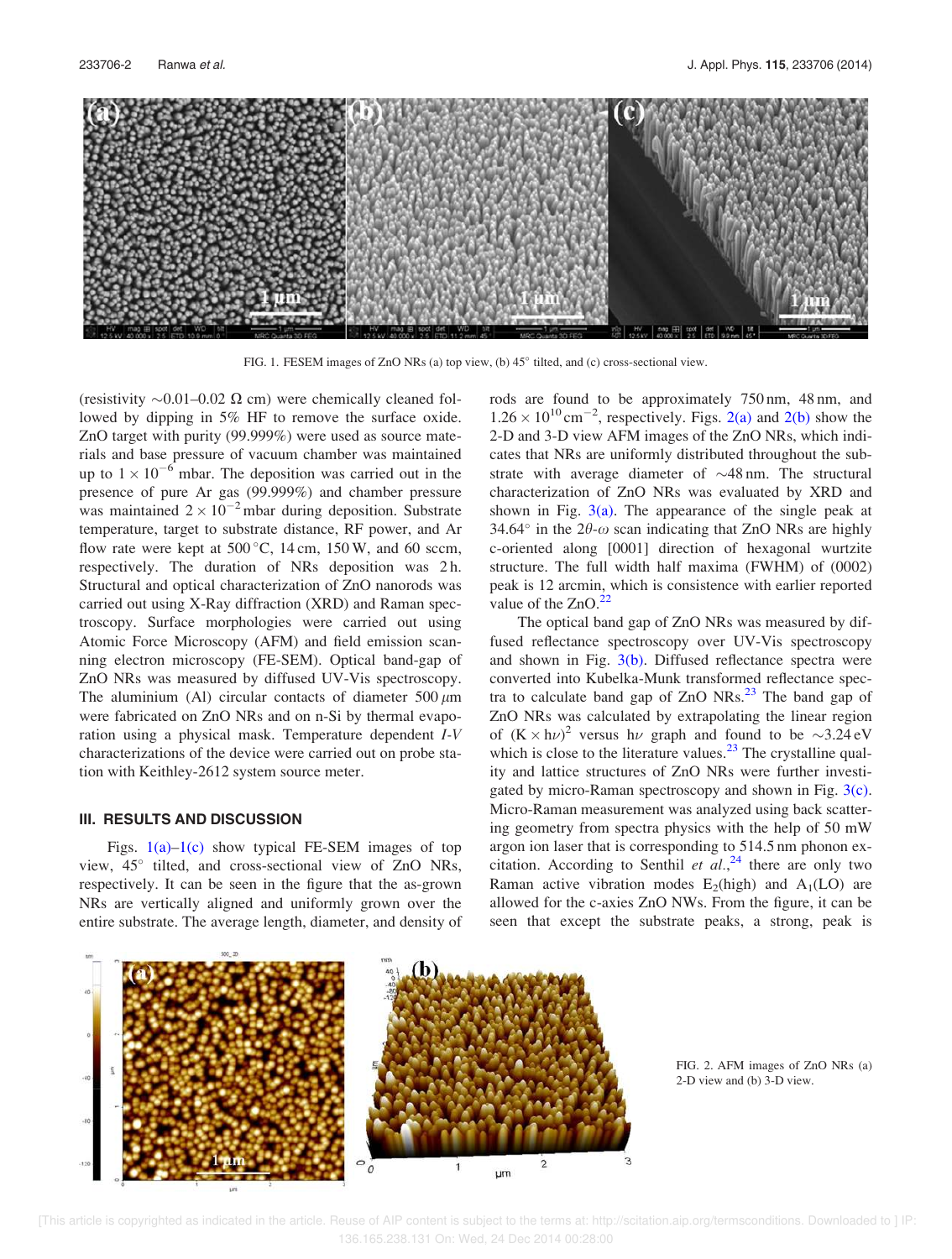

FIG. 3. (a) XRD 2 $\theta$ - $\omega$  scan, (b) variation of  $(K \times h\nu)^2$  with photon energy (h $\nu$ ), and (c) Raman scattering spectra of ZnO NRs deposited on n-Si(100) substrate.

appearing at 438 cm<sup>-1</sup> that attributes to  $E_2$  (high) mode. This indicates that ZnO NRs are crystalline and having hexagonal wurtzite structure. It may also be noted that there is a weak peak appearing at  $582 \text{ cm}^{-1}$ , is corresponding to E<sub>1</sub>(LO) mode. The appearance of this peak confirms the presence of oxygen vacancy and zinc interstitials, such type of the defects are commonly observed in the undoped  $ZnO.<sup>25,26</sup>$ 

The schematic diagram of the device is shown in Fig. 4(a). The ohmic nature of Al contacts on Si and on ZnO was confirmed by *I-V* measurements and shown in Fig. 4(b). Fig.  $5(a)$  shows room temperature *I-V* characterization of n-ZnO NRs/n-Si heterostructure and the I-V characteristic shows rectifying behavior which reveals formation of Schottky barrier at ZnO NRs/n-Si HJ. The current rectification ratio was calculated to be 3.6 at 2.5 V and leakage current is 3.5 mA. The smaller rectification ratio and large leakage current behavior can be explained by Electron Affinity Model (EAM). Due to smaller value of conduction band offset than valance band offset, electrons flow as majority carrier from Si to ZnO at HJ. Conduction band and valance band offsets are calculated by using EAM model,  $\Delta E_C = \chi_{ZnO} - \chi_{Si}$  and  $\Delta E_V = E_{g,ZnO} - E_{g,Si} + \Delta E_C$  (where  $\chi_{\text{ZnO}} = 4.35$ ,  $\chi_{\text{Si}} = 4.05$ ,  $E_{\text{g,ZnO}} = 3.24 \text{ eV}$ ,  $E_{\text{g,Si}} = 1.12 \text{ eV}$ . The value of conduction and valence band offsets are found to be  $\sim 0.3$  eV and  $\sim 2.42$  eV, respectively. As temperature increases, forward bias current increases with decrease in turn on voltage. Fig.  $5(b)$  shows the current conduction mechanism of ZnO NRs/n-Si HJ in forward bias condition at room temperature. From the figure, three distinct regions (I, II, and III) can be seen, which depend on the applied voltage. For region I ( $V \leq 0.6$  V), current obeys Ohmic law, in which current increases linearly with voltage  $(I \sim V)$  due to thermally generated carrier tunneling. For region II ( $0.6 < V \le 1.65$  V), current exponentially increases with voltage  $(I \propto \exp(\alpha V))$ . This mechanism usually observed in wide bandgap semiconductor heterojunction diode due to recombination tunneling mechanism.<sup>27</sup> The  $\alpha = 1.69 \text{ V}^{-1}$  was calculated by using exponential fitting in this region. For region III  $(1.65 < V < 2.5 V)$ , current increases with voltage and satisfies power law  $(I \propto V^n)$  where n = 3.3. In this region, current follows space charge limited conduction mechanism in which current conduction through heterojunction is due to single charge carriers (electrons). Forward bias I-V characteristics of ZnO NRs/n-Si heterostructure were measured at different temperatures in the temperature range of 120–300 K and shown in Fig.  $5(c)$ . Thermionic emission model used to calculate Schottky barrier height  $(\phi_B)$  and ideality factor  $(\eta)$  for the ZnO NRs/Si HJ by fitting linear region of forward bias I-V characteristics. The I-V characteristics of n-ZnO NRs/n-Si HJ is given by $^{28,29}$ 

$$
I = I_o \left\{ \exp\left(\frac{qV}{\eta kT}\right) - 1 \right\},\tag{1}
$$

where  $\eta$  is the ideality factor and  $I_0$  is reverse saturation current given by following relation:

$$
I_o = AA^*T^2 \exp\left(\frac{-q\phi_B}{kT}\right). \tag{2}
$$



FIG. 4. (a) schematic of the device structure and (b) I-V characteristics of Al/Si/Al and Al/ZnO/Al contacts.

 [This article is copyrighted as indicated in the article. Reuse of AIP content is subject to the terms at: http://scitation.aip.org/termsconditions. Downloaded to ] IP: 136.165.238.131 On: Wed, 24 Dec 2014 00:28:00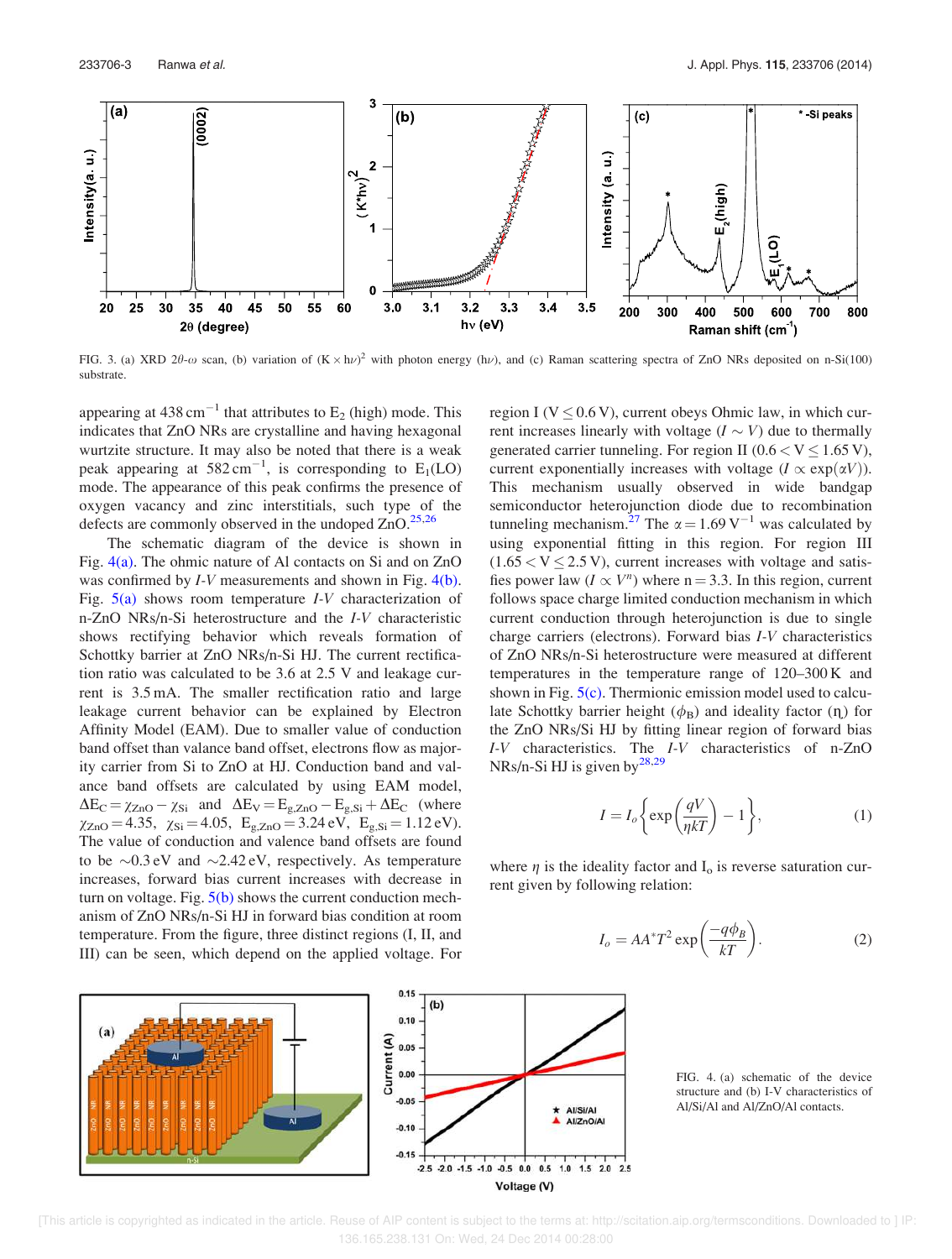

FIG. 5. (a) Room temperature I-V characteristics of ZnO NRs/Si HJ, (b) current conduction mechanism, and (c) forward bias temperature dependent I-V characteristics in temperature range 120–300 K.

Here A<sup>\*</sup> is Richardson's constant ( $\sim$ 112 A cm<sup>-2</sup> K<sup>-2</sup> for n-Si),  $A$  is contact area,  $q$  is electron charge,  $T$  is measurement temperature in Kelvin, k is Boltzmann constant, and  $\phi_B$  is effective Schottky barrier height. The ideality factor ( $\eta$ ) and effective barrier height ( $\phi_B$ ) were calculated by fitting linear region of the forward bias in Eq.  $(1)$ . Fig. 6 shows barrier height and ideality factor varies with temperature and it can be seen from figure that barrier height increases and ideality factor decreases with temperature in temperature range 120–300 K. The barrier height and ideality factor vary from 0.24 eV to 0.54 eV and 5.5 to 3.5, respectively, for temperature from 120 to 300 K. Because of inhomogeneities and presence of defects at HJ, barrier height shows temperature dependent behavior.<sup>20,21</sup> Chirakkara and Krupanidhi<sup>16</sup> reported that the barrier height for n-ZnO/p-Si HJ varies from 0.60 eV to 0.76 eV as temperature increased from 300 to 390 K. At low temperature, the electrons are able to surmount the lower barriers and current transport is dominated by current flowing through the defects or intermediate states at ZnO NRs/Si interface. As the temperature increases, the more electrons have sufficient energy to surmount the higher barrier and as a result, the dominant barrier height increases with temperature. $30$ 

Non-ideal behavior of n-ZnO NRs/n-Si HJ diode can be explained by Richardson plot  $(ln(I_0/T^2)$  versus  $q/kT)$  using rearrangement of reverse saturation current equation



By linear fitting of Richardson plot for different temperature ranges, it gives Richardson constant and barrier height. Fig. 7 shows temperature dependent  $ln(I_0/T^2)$  versus q/kT plot for 120–300 K temperature region. Richardson plot gives two linear regions for two different temperature ranges 120–180 K and 210–300 K. The calculated values of Richardson constant  $(A^*)$  and barrier height  $(\phi_B)$  for first region (120–180 K) are  $1.02 \times 10^{-7}$  A cm<sup>-2</sup> K<sup>-2</sup> and 0.028 eV, whereas corresponding value for the second region  $(210-300 \text{ K})$  are  $1.20 \times 10^{-6}$  A cm<sup>-2</sup> K<sup>-2</sup> and 0.067 eV. Larger changes in the Richardson constants indicate the presence of barrier inhomogeneities at HJ, which results in large deviation in barrier height for both temperature ranges. Tung<sup>19</sup> reported Gaussian distribution of barrier height using thermionic equation with mean barrier height  $(\phi_B)$  and standard deviation  $(\sigma)$  of barrier height. Small value of standard deviation is observed for less barrier inhomogeneities at junction. Gaussian distribution of barrier height can be given  $as<sup>31</sup>$ 

$$
P(\phi_B) = \frac{1}{\sigma\sqrt{2\pi}} \exp\left[-\frac{\left(\phi_B - \overline{\phi_B}\right)}{2\sigma^2}\right],\tag{4}
$$



FIG. 6. Temperature dependent variation of ideality factor and barrier height of ZnO NRs/Si HJ.  $FIG. 7. Richardson plot of  $ln(I_0/T^2)$  versus  $q/kT$ .$ 



 [This article is copyrighted as indicated in the article. Reuse of AIP content is subject to the terms at: http://scitation.aip.org/termsconditions. Downloaded to ] IP: 136.165.238.131 On: Wed, 24 Dec 2014 00:28:00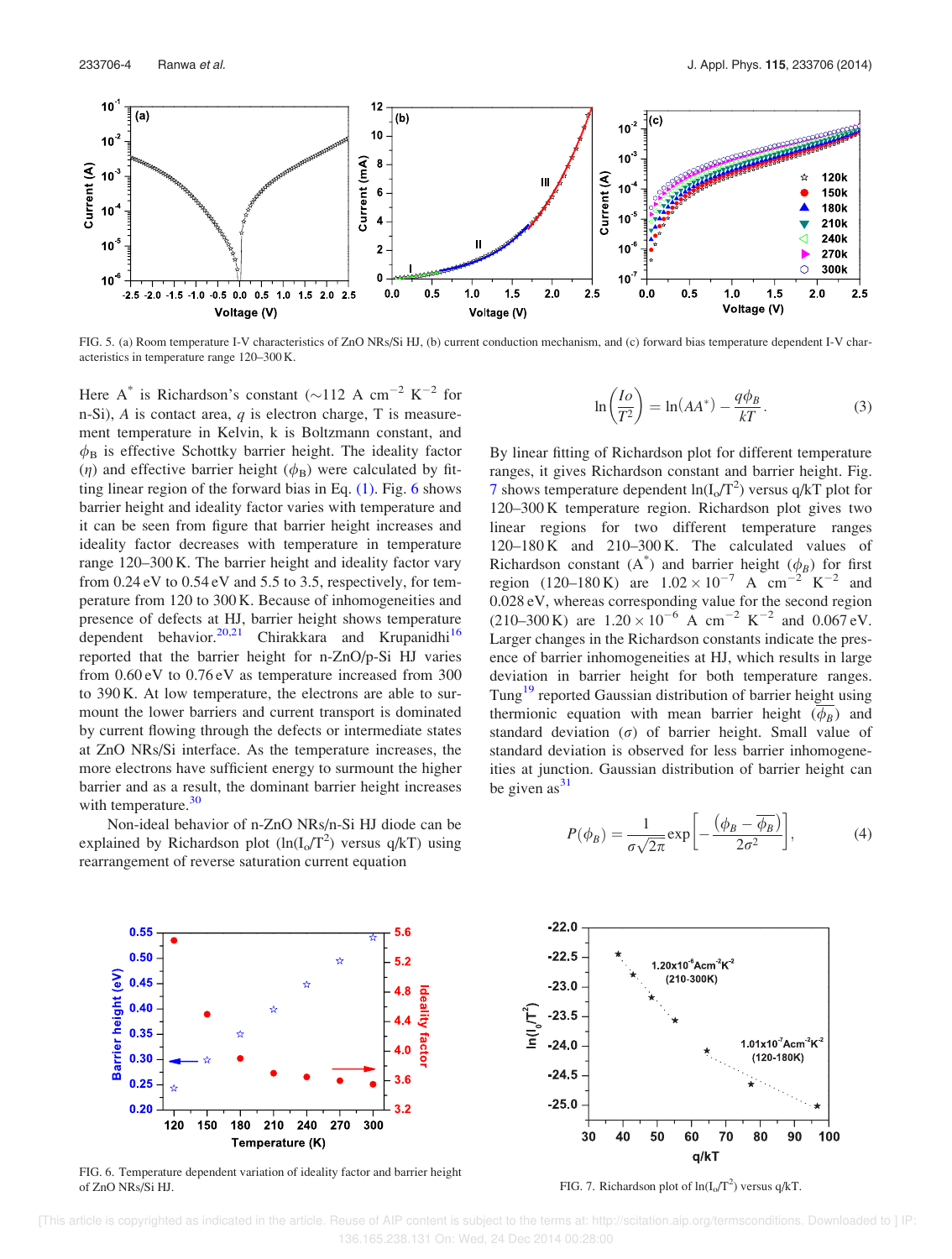where the effective barrier height can be represented as a function of q/2kT, given as

$$
\phi_B = \overline{\phi_B} - \frac{q\sigma^2}{2kT}.
$$
\n(5)

Fig. 8 shows effective barrier height versus q/2kT plot as function of temperature. By using linear fitting, intercept point of straight line at zero gives mean barrier height  $(\phi_B)$ and slop of line gives standard deviation  $(\sigma^2)$ . Observation of two different linear regions (temperature range 120–180 K and 210–300 K) indicates double Gaussian distribution of barrier height at n-ZnO NRs/n-Si  $HJ^{32}$  For these two Gaussian region, calculated value of mean barrier height and standard deviation  $(\sigma^2)$  are  $0.55 \pm 0.01$  eV and  $0.0065$  $(120-180 \text{ K}$  for region I) and  $0.86 \pm 0.02 \text{ eV}$  and  $0.017$ (210–300 K for region II), respectively. At low temperatures, electron does not have enough energy to surmount the barrier and it will tunnel through the defects at the interface. Hence, at low temperature  $(120-180 \text{ K})$ , the current is dominated by field effect (FE) mechanism as tunneling-dominated current transport.<sup>32</sup> At higher temperature (210–300 K), the carriers have enough energy to surmount the barrier and current transport is dominated by TE mechanism.

For the calculation of Richardson constant, Gaussian distribution applied to the Richardson constant equation that gives modified Richardson constant equation as stated below

$$
\ln\left(\frac{Io}{T^2}\right) - \left(\frac{q^2\sigma^2}{2k^2T^2}\right) = \ln(AA^*) - \frac{q\overline{\phi_B}}{kT}.
$$
 (6)

Fig. 9 shows modified Richardson plot of  $\ln\left(\frac{I_0}{T^2}\right) - \left(\frac{q^2\sigma^2}{2k^2T}\right)$  $\left(\frac{q^2\sigma^2}{2k^2T^2}\right)$ versus q/2kT. Mean barrier height and Richardson constant were calculated from the slop and intercept of the linear fitted curve. Richardson constants and mean barrier heights are 136.3 A cm<sup>-2</sup> K<sup>-2</sup> and 0.55 eV for region I (120–180 K) and 123.4 A cm<sup>-2</sup> K<sup>-2</sup> and 0.86 eV for region II (210-300 K), respectively. Mean barrier height value has resemblance to mean barrier height obtain from Gaussian distribution of barrier height plot. At higher temperature range (210–300 K), Richardson constant value is more close to theoretical value of Richardson constant of n-Si (112 A cm<sup>-2</sup> K<sup>-2</sup>) than lower temperature region (120–180 K). Somvanshi and  $Jit^{21}$  also



FIG. 8. Plot of effective barrier height versus q/kT.



FIG. 9. Modified Richardson plot of  $\ln(\frac{I_0}{I^2}) - \left(\frac{q^2\sigma^2}{2k^2T^2}\right)$  versus q/2kT.

reported the deviated of Richardson constant from 32 A  $\text{cm}^{-2}$  K<sup>-2</sup> to 49 A cm<sup>-2</sup> K<sup>-2</sup> for n-ZnO. Consideration of barrier inhomogeneities distribution at junction gives more appropriate value of Richardson constant. Quemener et  $al$ <sup>28</sup> fabricated HJ by atomic layer deposition and the barrier heights to be found  $0.61 \text{ eV}$  and  $0.52 \text{ eV}$  for n-ZnO/n-Si HJ and n-ZnO /p-Si HJ, respectively, for temperature range 180–280 K. In the present study, the barrier height extracted using Gaussian distribution and modified Richardson plot for higher temperature range (210–300 K) gives mean barrier height  $0.86$  eV which is slightly higher than earlier reported value.<sup>29</sup> The higher barrier height value could be due to the presence of a thin oxide layer  $(<$ 3 nm) between ZnO and Si, which is commonly found in RF sputtered HJs.

### IV. CONCLUSION

ZnO NRs were uniformly grown of 2-inch Si wafer by RF sputtering. The average diameter, height, and density of NRs are measured from FE-SEM and found to be 48 nm, 750 nm, and  $1.26 \times 10^{10} \text{ cm}^{-2}$ , respectively. XRD  $2\theta$ - $\omega$  scan revealed that NRs are highly c-oriented along [0001]. Electrical I-V characterization of ZnO NRs/Si HJ was investigated in the range of 120–300 K. Ideality factor and barrier height of the HJ were estimated from TE and found to be highly temperature dependent in nature due to the presence of defects and barrier inhomogeneities at junction. Linear fitting of  $ln(I_0/T^2)$  versus q/kT plot gives two different Richardson constant values in 120–180 K and 210–300 K ranges. Large deviation in Richardson constant indicates the presence of barrier inhomogeneities at junction. Double Gaussian distribution of barrier height with thermionic emission gives mean barrier heights 0.55 eV and 0.86 eV for two different temperature regions  $120-180$  K and  $210-300$  K, respectively. Modified Richardson constant  $\sim$ 123 A cm<sup>-2</sup>  $K^{-2}$  in the temperature range of 210–300 K is close to theoretical value of n-Si, indicating that the TE model with a Gaussian distribution of barrier heights could explain the experimental data.

<sup>&</sup>lt;sup>1</sup>U. Ozgur, Y. I. Alivov, C. Liu, A. Teke, M. A. Reshchikov, S. Dogan, V. Avrutin, S. J. Cho, and H. Morkoc, J. Appl. Phys. 98, 041301 (2005).  ${}^{2}$ K. F. Lin, H. M. Cheng, H. C. Hsu, and W. F. Hsieh, Appl. Phys. Lett. 88,

<sup>263117 (2006).</sup>